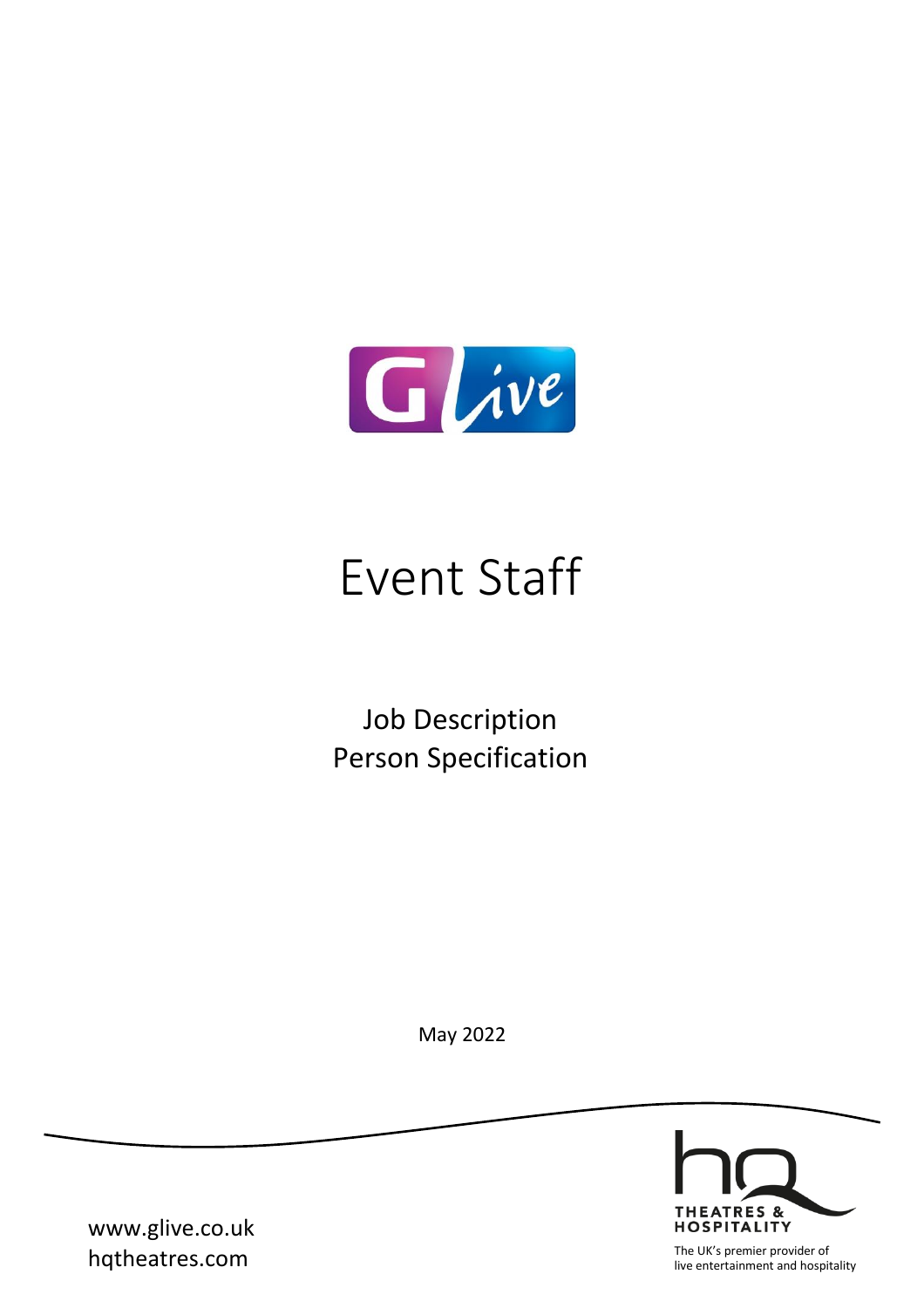**HQ Theatres** is the UK's leading regional theatre specialist and part of Trafalgar Entertainment.

**G Live** is one of 11 venues within the company's current portfolio of regional theatres and concert halls, with capacities ranging from a 200 seat arts centre to a 2,400 seated/standing theatre. HQ programmes more than 2,500 different shows attracting audiences of over 1.5 million.

**G Live** Located in the heart of the prosperous Guildford town centre, G Live is a remarkably flexible venue capable of accommodating the varied needs of professional touring shows and local community organisations, as well as being a vital linchpin within Guildford's business and leisure tourism offer. The Main Hall is a highly flexible space with a seated capacity of 1,031 rising to 1,700 in standing format. It has class-leading acoustics, excellent technical facilities and is highly accessible. The venue includes the Bellerby Studio and the Glass Room (both 100 capacity) and a range of meeting and function rooms.

| <b>Employment type:</b>     | Casual                                                                                                                                                                                                                                                                                     |
|-----------------------------|--------------------------------------------------------------------------------------------------------------------------------------------------------------------------------------------------------------------------------------------------------------------------------------------|
| Salary:                     | £9.50                                                                                                                                                                                                                                                                                      |
| Hours:                      | 0-hour contract. Working hours will include evenings, weekends and Bank<br>Holidays.                                                                                                                                                                                                       |
| <b>Work location:</b>       | You will be based at G Live, London Road, Guildford.                                                                                                                                                                                                                                       |
| <b>Purpose of the role:</b> | The post holder is responsible for supporting the Venue management team to<br>deliver hospitality, conference and private events business at G Live. S/he will<br>ensure the highest quality in service to meet the great range of requirements of<br>our many clients.                    |
| Our ideal<br>candidate:     | Is a hardworking, organized and dedicated professional with customer care at<br>their heart.                                                                                                                                                                                               |
| <b>Closing date:</b>        | Ongoing                                                                                                                                                                                                                                                                                    |
| How to apply:               | Complete the HQ Application Form available at glive.co.uk and submit with a<br>covering letter to venuemanagement@glive.co.uk. Tell us why you think you are<br>suited to this role, why it interests you and how we'll benefit from having you on<br>board! Enclose a CV too if you wish. |

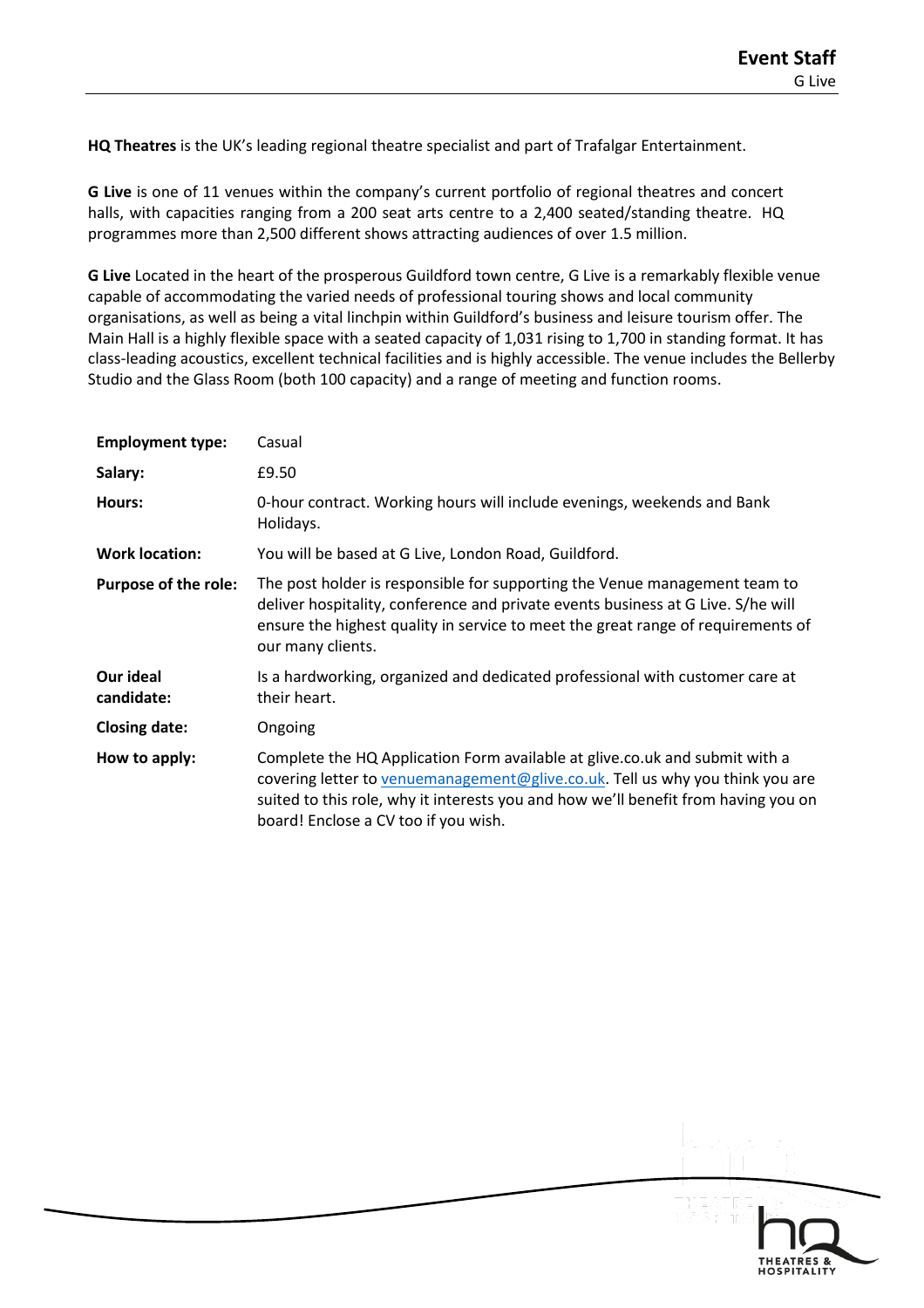## **REPORTING**

You will report to the Venue and or Duty manager on shift. On occasion directly to the Events and Sales manager.

## **KEY ACCOUNTABILITIES**

**Operations** 

- To welcome guests to the venue with a personable, genuine touch, ensuring no individual leaves without feeling like a valued and appreciated attendee.
- To have an outstanding knowledge of the venue, ready to answer any queries guests may have.
- To directly assist the Venue Management team with the set up and delivery of all events.
- To liaise with the Venue Manager, ensuring the smooth operation of all hospitality led events.
- To maintain service standards, standard operating procedures, and all housekeeping of our event space.
- Liaise with customers to ensure all upselling opportunities are realised.
- To serve and sell food and beverages at events and at our retail and hospitality outlets.

Health and Safety

- To identify and raise any Health and Safety risks in the venue, and to report them appropriately.
- To understand and have a working knowledge of all current Health and Safety legislation, Licensing regulations and Food Hygiene legislation.
- To assist with Fire Evacuations and take part in regular evacuation drills.
- Report any accidents or incidents to the Duty Manager immediately.
- To keep FOH areas tidy to ensure the venue is a safe place for both employees and customers.

## **OTHER DUTIES AND RESPONSIBILITIES**

The post holder will:

- Dress in accordance with Company uniform policy and wear protective clothing as issued, if applicable.
- Undertake any relevant training and development that may be required and keep abreast of developments in his/her field of expertise.
- Carry out any other duties as required from time to time, taking into consideration the grade of the post and the capabilities of the post holder.
- Have the opportunity to work on show nights as part or alongside the Guest Experience Team. A role that involves welcoming customers and scanning of tickets, selling ice creams and merchandise and upholding the policies within the auditorium during a performance as desired by the Touring Company.